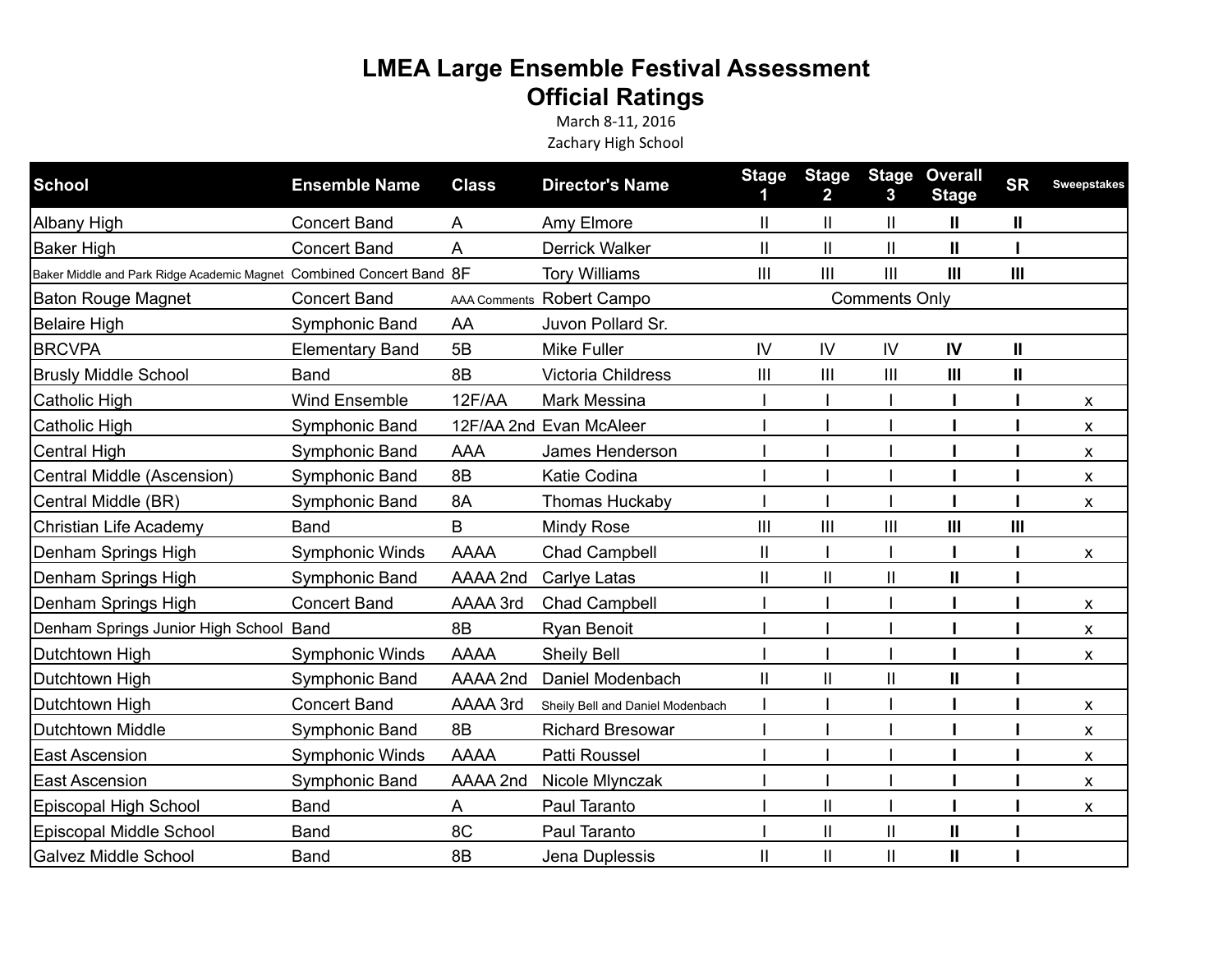## **LMEA Large Ensemble Festival Assessment Official Ratings**

March 8-11, 2016 Zachary High School

| <b>Gonzales Middle</b>                            | <b>Band</b>          | 8B           | <b>Terrell Boger</b>   | IV             | IV                   | V              | IV  | IV           |   |
|---------------------------------------------------|----------------------|--------------|------------------------|----------------|----------------------|----------------|-----|--------------|---|
| Juban Parc Junior High                            | 7th Grade Band       | 7B           | Abby Lyons South       |                |                      |                |     |              | X |
| Juban Parc Junior High                            | 8th Grade Band       | 8B           | Abby Lyons South       |                |                      |                |     |              | X |
| Lake Elementary Middle                            | <b>Advanced Band</b> | 8C           | <b>Parrish Sonnier</b> |                |                      |                |     |              | X |
| Live Oak High                                     | Symphonic Band       | <b>AAA</b>   | <b>Brian Feigles</b>   | Ш              | $\mathbf{I}$         | $\mathbf{I}$   | Ш   |              |   |
| Live Oak High                                     | <b>Concert Band</b>  | AAA 2nd      | <b>Brian Feigles</b>   | Ш              | $\mathbf{I}$         | Ш              | II  | $\mathbf{I}$ |   |
| Live Oak Middle                                   | <b>Advanced Band</b> | 8B           | Ryan Gideon            |                |                      | Ш              |     | $\mathbf{I}$ |   |
| Lutcher High                                      | <b>Concert Band</b>  | AA           | Leslie Holmes          | $\mathbf{III}$ | IV                   | IV             | IV  | $\mathbf{H}$ |   |
| Math, Science, and Arts Academy Concert Band      |                      | $\mathsf{B}$ | Michael Berthelot      | III            | $\mathbf{I}$         | Ш              | Ш   |              |   |
| McKinley Middle Academic Magnet Concert Band      |                      | 8B           | <b>Walter Perry</b>    |                | <b>Comments Only</b> |                |     |              |   |
| North Corbin Junior High                          | Symphonic Band       | 8B           | Mariah Mize            |                |                      |                |     |              | X |
| Northwestern                                      | Middle Band          | 8B           | Carla P. Murray        | $\mathbf{I}$   |                      | $\mathbf{I}$   | Ш   | $\mathbf{I}$ |   |
| <b>Parkview Baptist</b>                           | <b>Concert Band</b>  | 8C           | Sean Bramley           | Ш              | $\mathbf{I}$         | $\mathbf{II}$  | Ш   |              |   |
| Parkview Baptist High                             | Symphonic Band       | A            | Sean Bramley           |                |                      |                |     |              | X |
| Port Allen High School                            | <b>Concert Band</b>  | A            | Paul Foster            | III            | III                  | Ш              | III | Ш            |   |
| Prairieville Middle School                        | Band                 | 8B           | <b>William Barbay</b>  | $\mathbf{III}$ | $\mathsf{II}$        | $\mathbf{III}$ | III |              |   |
| Schotlandville Middle Magnet School Band          |                      | 8B           | Paul Lauve             | IV             | IV                   | IV             | IV  | IV           |   |
| Sherwood Middle Academic Magnet Advanced Band     |                      | 8B           | Andy Pizzo             |                |                      |                |     |              | X |
| Sherwood Middle Academic Magnet Intermediate Band |                      | 8B 2nd       | Andy Pizzo             | Ш              | $\mathbf{I}$         | $\mathbf{II}$  | II  |              |   |
| Southern Laboratory                               | <b>Concert Band</b>  | 12 G         | Safiyy Abdel-Raoof     | Ш              | $\mathbf{I}$         | Ш              | II  | Ш            |   |
| Southside Junior High                             | Symphonic Band       | 8B           | Jonathan Lyons         | Ш              | $\mathbf{I}$         | $\mathbf{I}$   | Ш   |              |   |
| St. Amant High                                    | Wind Symphony        | AAAA         | <b>Craig Millet</b>    |                |                      |                |     |              | X |
| St. Amant High                                    | Symphonic Band       | AAAA 2nd     | Joseph Nassar          |                |                      |                |     |              | X |
| St. Amant High                                    | <b>Concert Band</b>  | AAAA 3rd     | Andrew Graham          |                |                      |                |     |              | X |
| St. Amant Middle                                  | <b>Concert Band</b>  | 8B           | Jessica Wyrick         | Ш              | III                  | $\mathbf{III}$ | III | Ш            |   |
| St. Michael the Archangel High                    | <b>Concert Band</b>  | AA           | <b>Kevin Andry</b>     | Ш              | $\mathbf{I}$         | $\mathbf{II}$  | Ш   |              |   |
| The Dunham School                                 | <b>Concert Band</b>  | A            | John Gray              | Ш              | III                  | Ш              | III | Ш            |   |